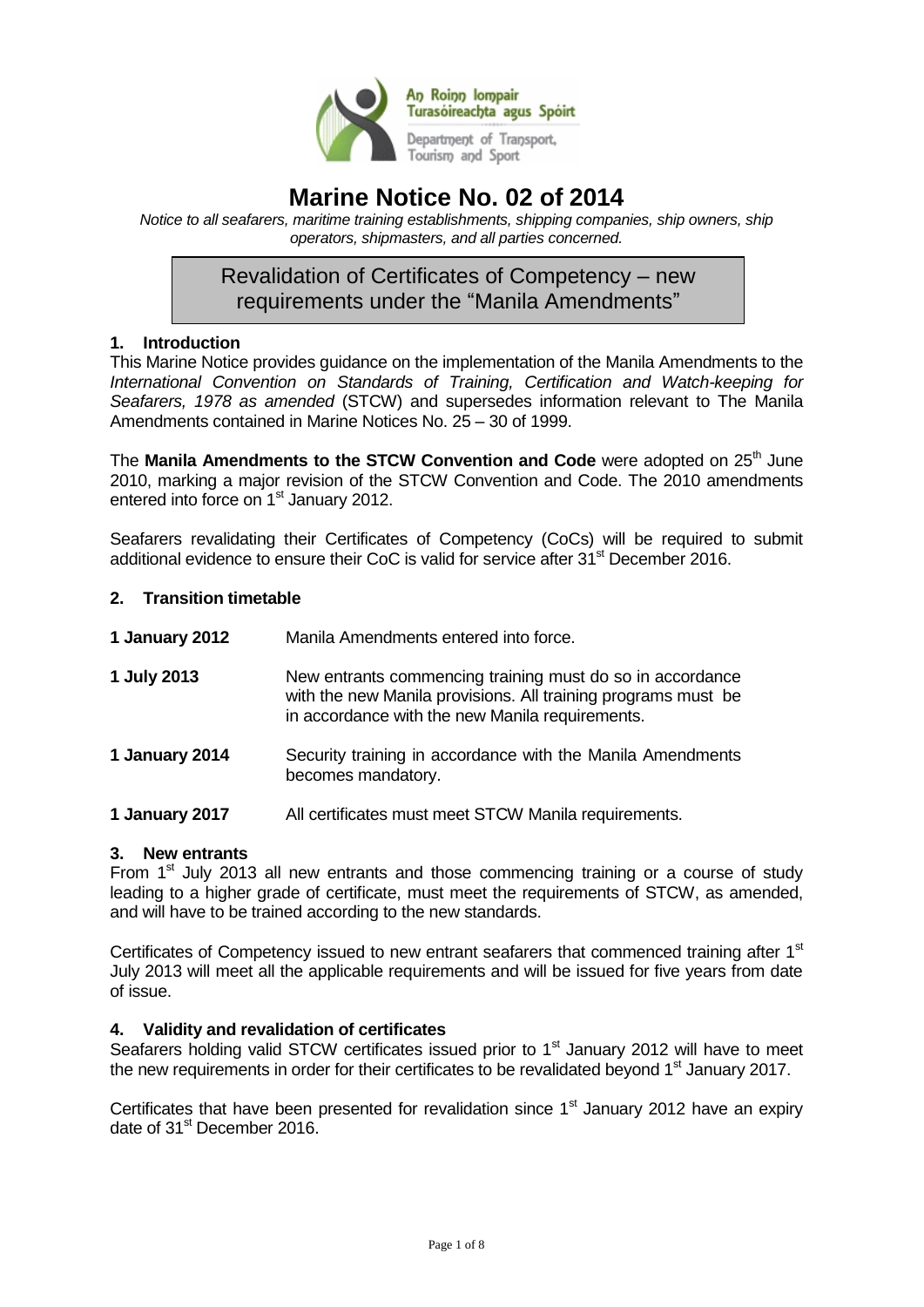### **All holders of Certificates of Competency**

Every master, officer and radio operator holding a Certificate of Competency issued or recognised under STCW 78, as amended, who wishes to serve at sea is required to revalidate their certificate at intervals not exceeding 5 years (revalidation of watchkeeping ratings certificates is not required).

All applicants must meet the **medical fitness** requirements of the *Merchant Shipping (Medical Examination) Regulations*, and produce a valid certificate.

When Certificates of Competency, which are limited for service, are revalidated the new certificate will bear the same limitations as the previous certificate.

### **5. Seagoing service**

Before a certificate can be revalidated, the holder must show continued professional competence by providing evidence of approved seagoing service, performing functions appropriate to the certificate held, for a total of either:

- 12 months during the preceding five years, *or*
- three months in the preceding six months immediately before revalidating.

**Deck department:** officers must have approved seagoing service, performing functions appropriate to the certificate held, as a master or deck officer in sea-going ships of any flag.

**Engine department:** officers must have approved seagoing service performing functions appropriate to the certificate held as an engineer officer on sea-going ships, of any flag, of at least 750kW registered power.

**Radio operator:** a seafarer must have approved seagoing service, performing functions appropriate to the certificate held as a radio operator or a deck officer on sea-going ships of any flag for at least 12 months (which need not be continuous) during the preceding 5 years.

Seagoing service other than that specified above may be considered on a case by case basis.

### **Alternatives to seagoing service**

If the holder of a Certificate of Competency has not gained enough seagoing service during the five-year period, their STCW certificate may be revalidated by:

- passing an approved test, *or*
- successfully completing an approved training course or courses, *or*
- completing approved seagoing service, performing functions appropriate to the certificate held, for a period of not less than three months in a supernumerary capacity, or in a lower officer rank than that for which the certificate is valid, immediately before taking up the rank for which it is valid. In order to do this they must first contact the appropriate examiner at the Marine Survey Office for a revalidation oral examination. On successful completion, a new Certificate of Competency will be issued in the lower rank.
- seafarers who wish to revalidate a certificate that has ceased to be valid should contact the Marine Survey Office.

### **6. Equivalent revalidation experience**

Professional competence may be established by having performed functions ashore considered to be equivalent to the above seagoing service.

An STCW certificate may be revalidated if the holder has completed at least 2.5 years nonseagoing experience in the previous five years in a position considered to be equivalent to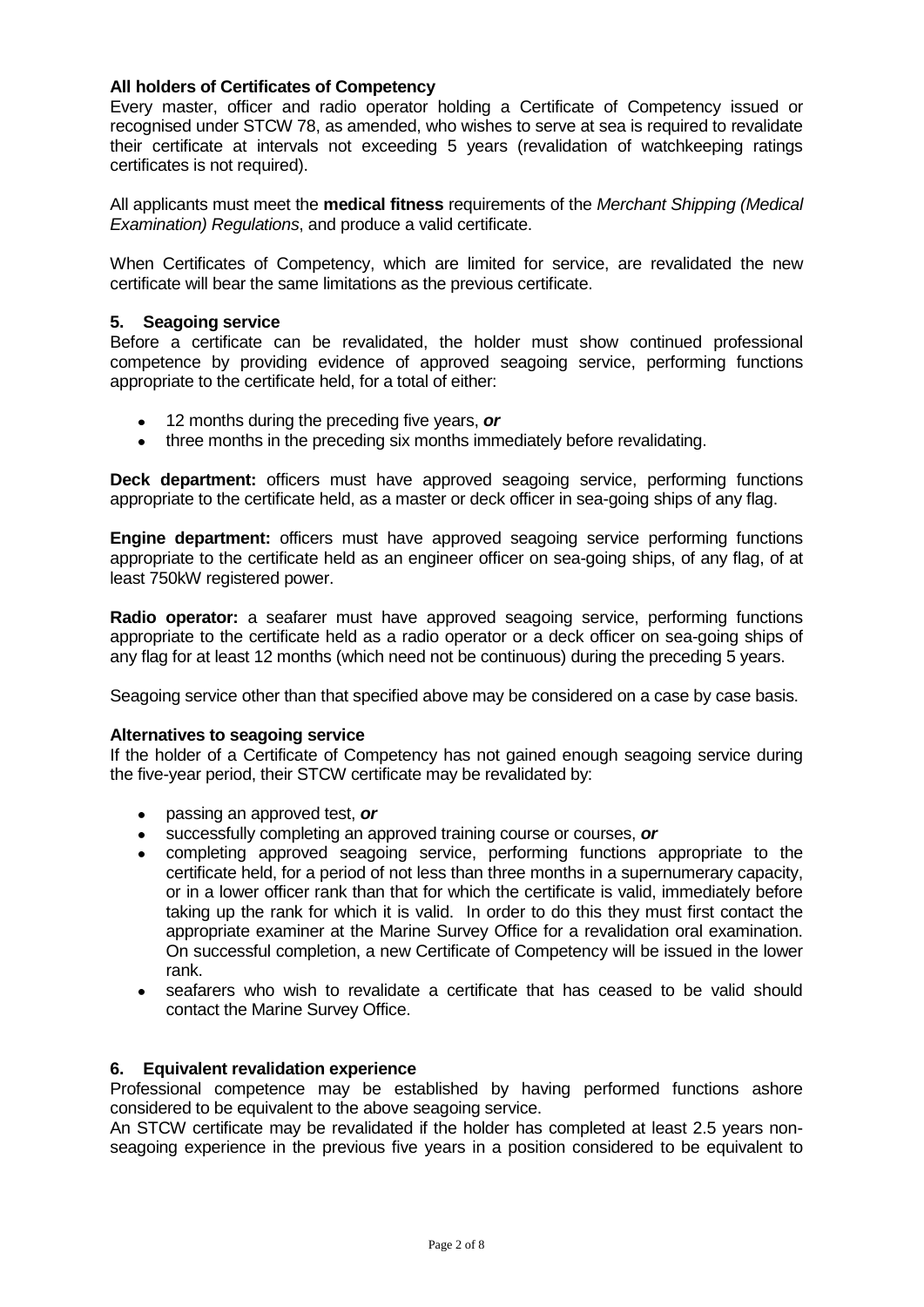seagoing service such as those listed below. The following list is not exhaustive and applications from certificate holders engaged in other occupations may also be considered.

- Marine Pilots
- Government Marine Surveyors
- Marine College Lecturers
- Technical, Engineering and Marine Superintendents or Ship Repair Managers
- Harbour Masters
- Hydrographic Surveyors
- Classification Society Marine Surveyors (IACS)

### **7. Validity periods**

If an application for revalidation of a Certificate of Competency (CoC) is made within the six month period before the CoC expiry date, the certificate may be revalidated until the fifth anniversary of the CoC expiry date.

Certificates received before this six-month period will be revalidated for five years from the date of revalidation.

Seafarers who wish to revalidate a certificate that has ceased to be valid should contact the Marine Survey Office.

### **8. Tanker endorsements/certificates of proficiency**

Separate tanker endorsements or certificates of proficiency will be required for oil/chemical tankers and for liquefied gas tankers.

The Manila Amendments define continued professional competence for seafarers revalidating tanker endorsements under Regulation I/11 as:

- approved seagoing service, performing duties appropriate to the tanker certificate or endorsement held, for a period of at least three months in total during the preceding five years, **or**
- successfully completing an approved relevant training course or courses.

Seafarers revalidating tanker endorsements or certificates of proficiency must provide evidence of approved sea service appropriate to **each** of the types of tanker that they want to remain qualified for.

At least 6 months on a storage tanker, barge or terminal in operations involving loading or discharging of tankers will be accepted as equivalent to seagoing service for tanker qualifications.

If this evidence cannot be provided, the tanker endorsement or Certificate of Proficiency will not be renewed. Before it can be re-issued, the applicant will be required to complete:

- the relevant advanced tanker training programme or
- 14 days supervised ship-board training in a supernumerary capacity in the relevant type of tanker.

### **9. Human Element, Leadership and Management Training**

Where it doesn't already exist, additional education and training in human elements, leadership and management will be introduced to the syllabus for Certificates of Competency.

Seafarers meeting the current CoC revalidation requirements will have gained sufficient leadership and management skills, and will not require further training in order to revalidate their Certificate of Competency.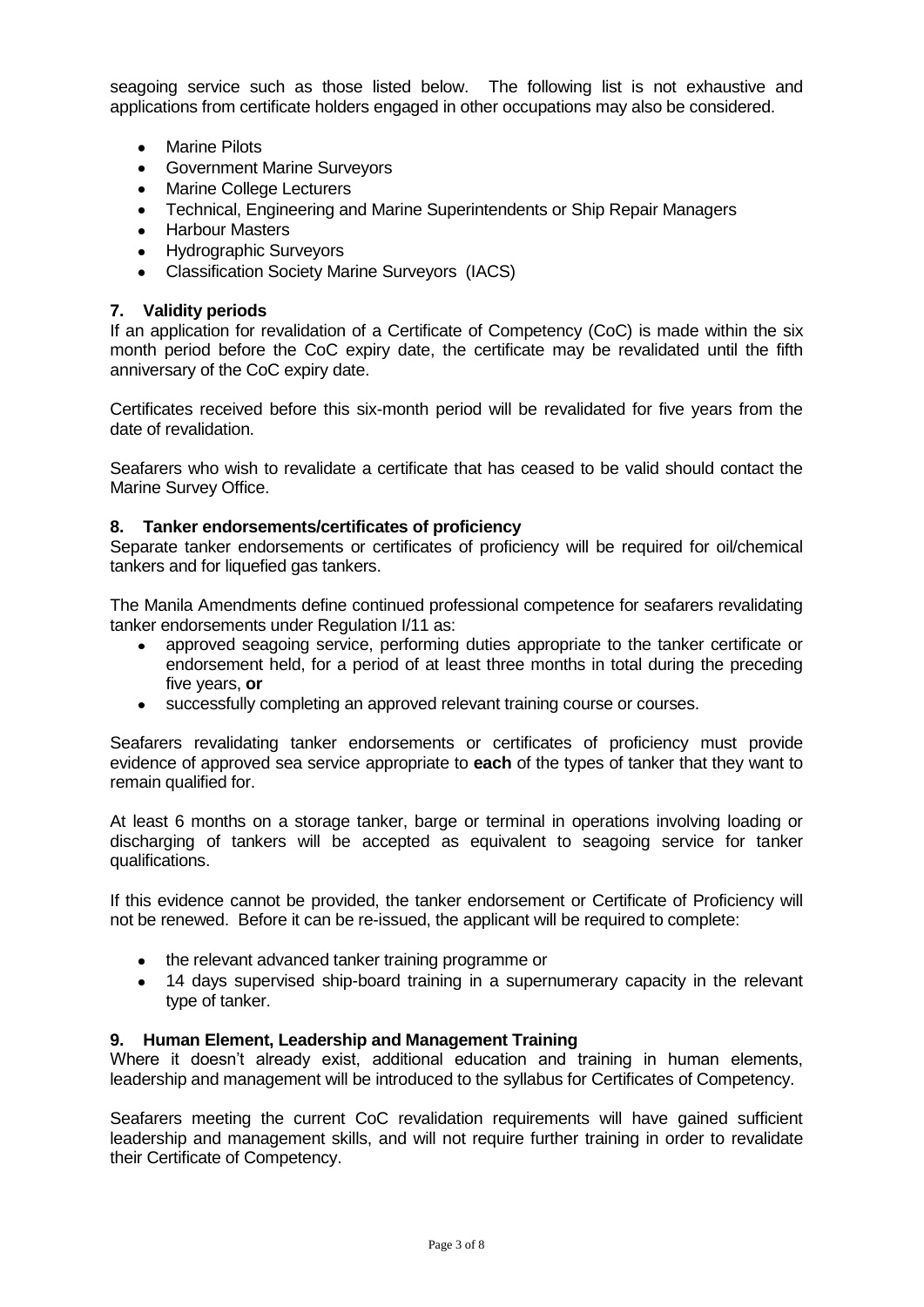Candidates for new Certificates of Competency and those progressing to higher levels of Certificates of Competency will be required to complete human element, leadership and management (HELM) training.

### **10. Ancillary certificates of proficiency (CoP)**

The 2010 Manila Amendments to the STCW Code introduce new requirements for seafarers required to hold any of the following certificates of proficiency:

- Personal Survival Techniques (STCW Table A-VI/1-1)
- Fire Prevention and Fire Fighting (STCW Table A-VI/1-2)
- Proficiency in Survival Craft and Rescue Boats Other Than Fast Rescue Boats (STCW Table A-VI/2-1)
- Proficiency in Fast Rescue Boats (STCW Table A-VI/2-2)
- Advanced Fire Fighting (STCW Table A-VI/3)

Seafarers required to hold any of the certificates of proficiency listed above shall, every five years, provide evidence of having maintained the required standard of competence to undertake the tasks, duties and responsibilities specified in the tables.

Seafarers revalidating their CoC or CoP after 1<sup>st</sup> January 2017 will be required to submit documentary evidence of having completed such training. There is no requirement to provide documentary evidence for having completed this training if a seafarer applies for revalidation before 1<sup>st</sup> January 2017.

The MSO may accept on-board training and experience as evidence of having met certain areas of the required standards of competence. Records should be kept of this on-board training and experience. Remaining areas of competence will need to be demonstrated through evidence of completion of a shore-based training refresher course.

From  $1<sup>st</sup>$  January 2017, Port State Control Officers may require seafarers to provide documentary evidence of having maintained the required standard of competence to undertake the tasks, duties and responsibilities listed above. Presenting the documentary evidence obtained on completing an MSO approved/accepted updating-refresher course will meet this requirement.

ISM Companies are required by STCW Reg I/14 to ensure that seafarers assigned to any of its ships have received refresher and updating training required by STCW.

### **11. Security awareness training**

After  $1<sup>st</sup>$  January 2014, all seafarers seeking new certificates or revalidating existing certificates must complete security awareness training in accordance with STCW 78, as amended, regulation VI/6.

From 1st January 2014, **all** seafarers must hold an endorsement, or a Certificate of Proficiency, in Security Awareness Training. Refer t[o Marine Notice No. 01 of 2014.](http://www.dttas.ie/sites/default/files/corporate/MN01of2014_STCW_ManilaAmendments_securitytraining_1.pdf)

### **12. Deck Officers - ECDIS**

The 2010 Manila Amendments to the STCW Code bring in the requirement for Deck Officers working onboard ships fitted with an Electronic Chart Display Information System (ECDIS) to undergo specific education and training.

As of  $1<sup>st</sup>$  January 2012, seafarers requiring revalidation of CoCs issued in compliance with STCW Regulation II/1, II/2 and II/3 (maintain a safe navigational watch; use of ECDIS to maintain safety of navigation; and maintain the safety of navigation through the use of ECDIS and associated navigation systems to assist command decision making) need to comply with the new STCW requirements to ensure their CoC remains valid on ships fitted with ECDIS after 31<sup>st</sup> December 2016.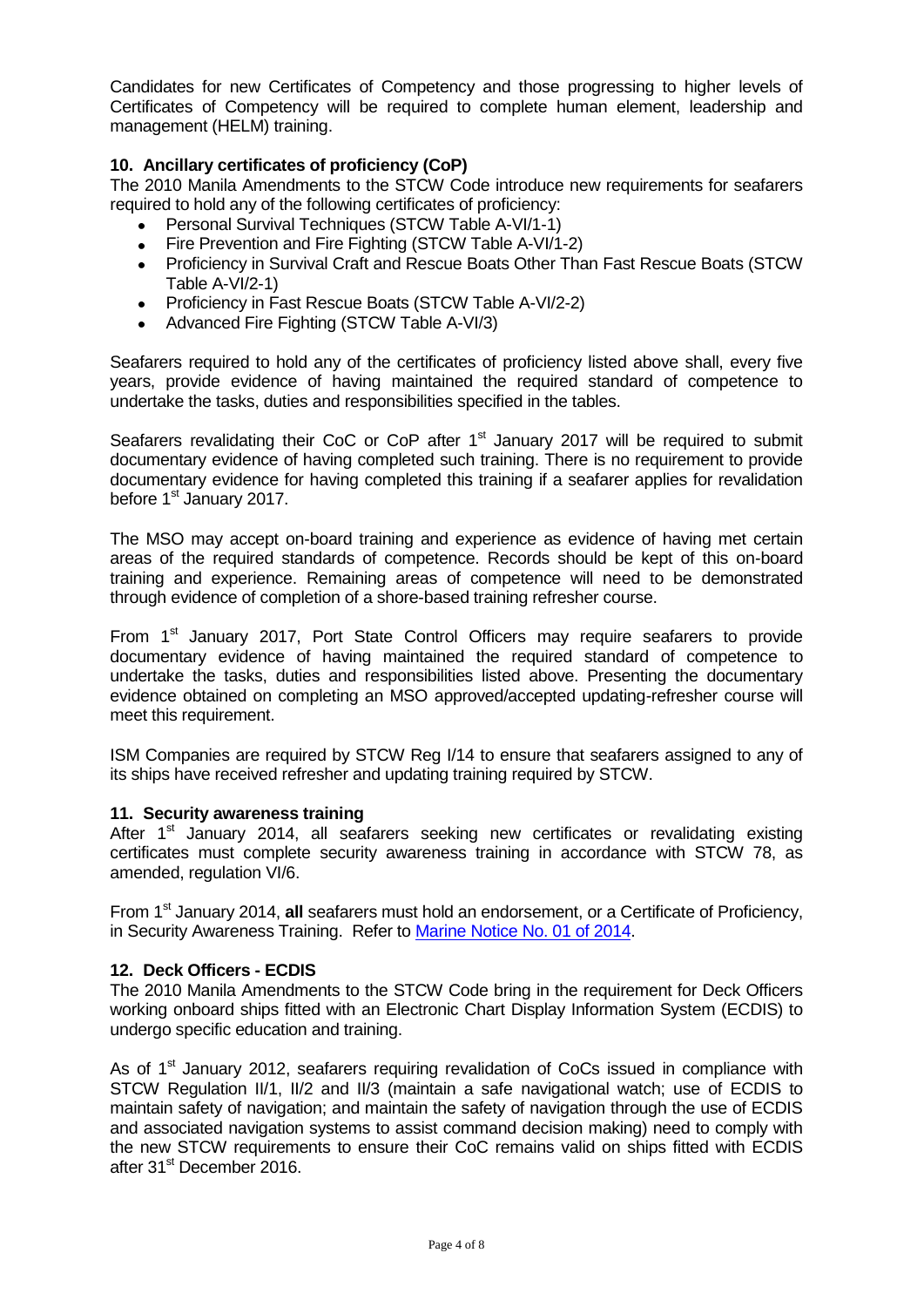For the revalidation of a CoC valid after  $31<sup>st</sup>$  December 2016, the seafarer must have completed one of the following:

- An approved navigation radar and ARPA simulator (NARAS)/navigation aids and equipment and simulator training (NAEST) course.
- An ECDIS programme based on the IMO Model ECDIS course (1.27) approved by the Irish Maritime Administration.
- An ECDIS programme based on the IMO Model ECDIS course (1.27) approved by the Maritime Administration of an EU Member State or by a country which is recognised by Ireland under STCW 78, as amended, Regulation I/10. (Please refer to [Marine Notice No. 06 of 2011\)](http://www.dttas.ie/sites/default/files/corporate/foi-decisions/12948-MARINE_NOTICE_NO__06_OF_2011-1.PDF)

Guidance on the introduction of ECDIS installations and training requirements is available at <http://www.thefutureofnavigation.com/pdf/Are-you-ready-for-the-new-ECDIS-regulations.pdf>

Deck officers not meeting this requirement will receive the following CoC limitation:

### *"From 1 January 2017 this certificate is not valid for service on ships fitted with ECDIS."*

Deck officers may ask for this limitation to be removed once they have provided documentary evidence of completing approved ECDIS training.

### **13. Engineer Officers - High Voltage requirements**

A High Voltage (HV) system (over 1000V) is where voltage is generated and distributed at high voltage or transformed to and distributed at high voltage. It does not include systems where high voltage is utilised locally, e.g. ignition systems, radio transmission, radar or other navigational equipment.

The Manila Amendments bring in the requirement for engineer officers to undergo education and training in HV systems, at both the operational and management levels. This requirement will apply to all Engineer Officers starting training after 1<sup>st</sup> July 2013. From 1<sup>st</sup> January 2017, all Engineer Officers who work on ships with HV systems will need to comply.

This requirement comes into force on  $1<sup>st</sup>$  January 2017 but will affect the revalidation of Engineering CoCs from 1<sup>st</sup> January 2014. HV training requirements will be incorporated in the future training programmes for Engineer Officers at both the operational and management levels.

There is no requirement for additional training to be undertaken by existing Engineer Officers who do not, or don't intend to, work on ships with HV systems. These Engineer Officers will receive the following CoC limitation:

### *"From 1 January 2017 this certificate is not valid for service on ships fitted with High Voltage (over 1000V) systems"*

Engineer Officers may subsequently request the removal of this limitation by providing documentary evidence of approved HV training.

From 1<sup>st</sup> July 2013, Engineers progressing to higher levels of Certificates of Competency will be required to have HV voltage training whether or not they intend to work on ships with HV equipment.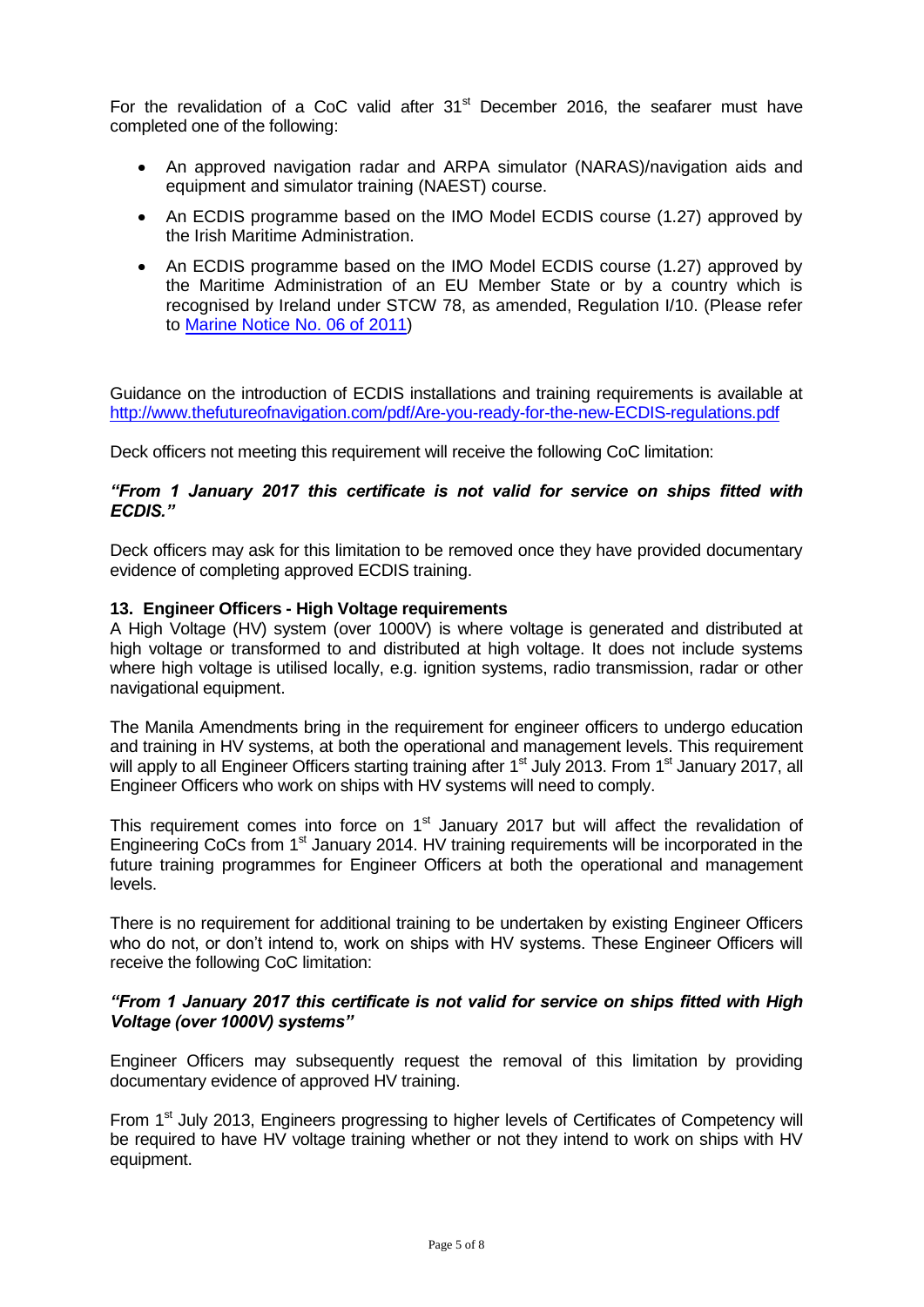### **EOOW CoC Reg. III/1 (Operational Level)**

To avoid having the High Voltage limitation, Engineer Officers of the Watch will need to show compliance with the 2010 Manila Amendments. In addition to the current revalidation requirements, they will have to provide documentary evidence of completion of a High Voltage course or completion of the following sea service in the engine room on vessels fitted with HV systems;

- six months in the preceding five years; or
- three months sea service during the last twelve months.

Sea service evidence can be provided in the form of a company letter signed by an authorised official within the company.

### **Second/Chief Engineer Officer CoC Reg. III/2 and III/3 (Management Level)**

To avoid having the High Voltage limitation, Senior Engineer Officers will need to show compliance with the 2010 Manila Amendments. In addition to the current revalidation requirements, they will have to provide documentary evidence of completion of a High Voltage (HV) course.

### **High Voltage Courses**

Courses previously undertaken prior to  $1<sup>st</sup>$  July 2013 do not need to be approved but you must provide documentary evidence confirming the course covers at least the following topics:

At the operational level

- The hazards associated with High Voltage systems;
- The functional, operational and safety requirements for a marine high-voltage system;
- Basic arrangement of High Voltage systems and their protective devices;
- Safety procedures related to High Voltage systems: and
- Immediate actions to be taken under fault conditions.

The original certificate and course syllabus must be submitted with the application.

At the management level

- The functional, operational and safety requirements for a marine high-voltage system;
- Assignment of suitably qualified personnel to carry out maintenance and repair of highvoltage switchgear of various types:
- Taking remedial action necessary during faults in a high-voltage system;
- Producing a switching strategy for isolating components of a high-voltage system;
- Selecting suitable apparatus for isolation and testing of high-voltage equipment;
- Carrying out a switching and isolation procedure on a marine high-voltage system, complete with safety documentation; and
- Performing tests of insulation resistance and polarization index on high-voltage equipment.

### **14. GMDSS (Global Maritime Distress and Safety System)**

Current requirements for revalidation of a GMDSS Radio Operators CoC will be amended in 2014 to align with STCW seagoing service requirements for revalidation of Certificates of Competency as follows:

- twelve months radio service in a seagoing ship fully fitted with GMDSS during the five years preceding application for revalidation; *or*
- three months radio service in a seagoing ship fully fitted with GMDSS during the preceding six months immediately prior to revalidating; *or*
- having satisfactorily attended and completed, within the previous 12 months prior to revalidation, a GMDSS revalidation course acceptable to the MSO *or*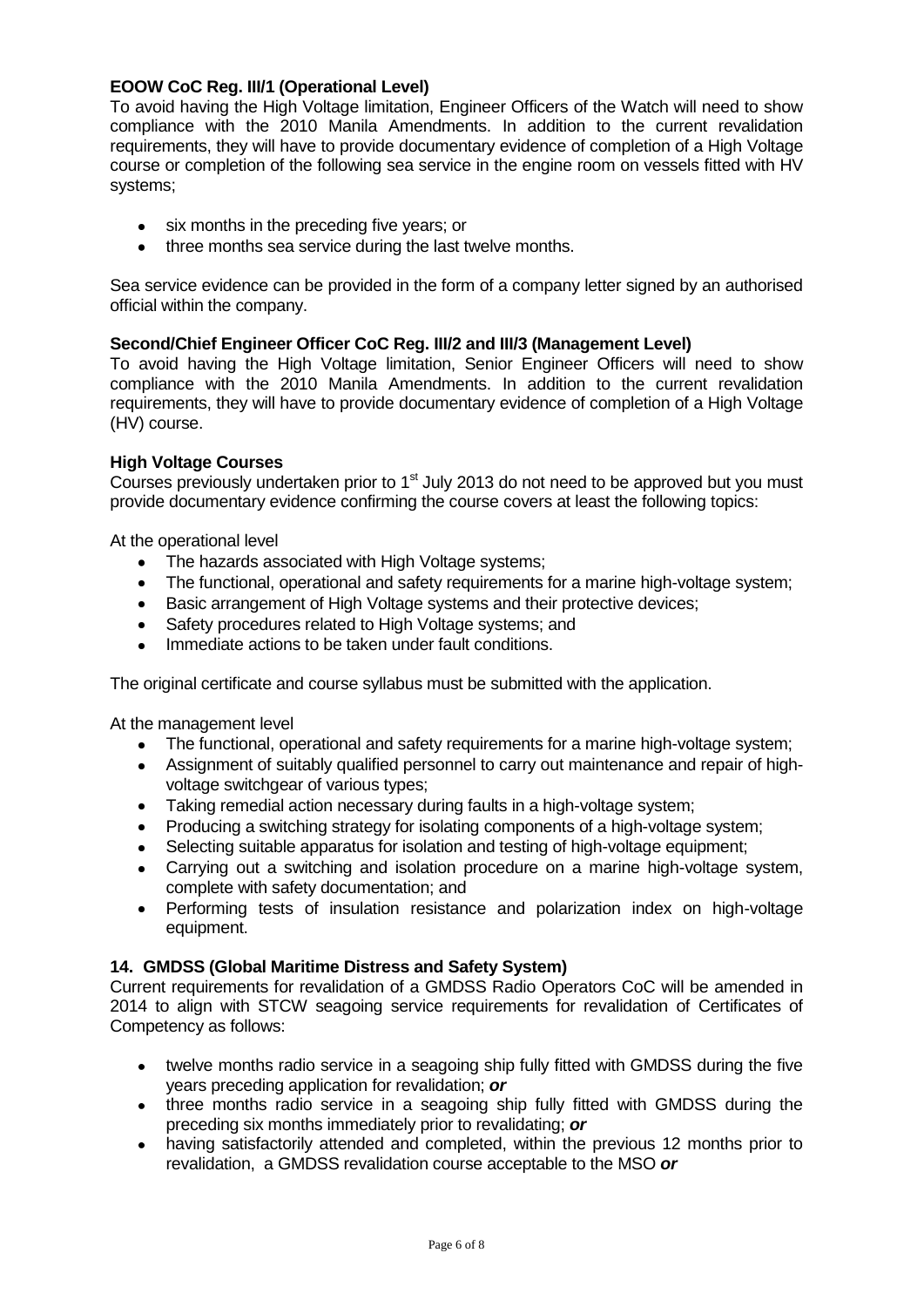having satisfactorily passed an approved test or successfully completed approved training.

The MSO may also accept evidence of having performed functions relating to the category of GMDSS Certificate held which are considered to be at least equivalent to the seagoing service required above. These may include:

- radio technicians involved in the use, installation and testing of the full suite of GMDSS equipment
- GMDSS lecturers at approved training providers
- Dedicated radio operators in fully GMDSS equipped stations other than ships  $\bullet$
- Pilots  $\bullet$

Please find attached at the Annex, a diagram showing an outline of the implementation dates of the 2010 Manila Amendments.

Irish Maritime Administration, Department of Transport, Tourism and Sport, Leeson Lane, Dublin 2, Ireland.

14/01/2014

Encl.: Annex

For any technical assistance in relation to this Marine Notice, please contact: The Marine Survey Office, Leeson Lane, Dublin 2, tel: +353-(0)1-678 3400. For general enquiries, please contact the Maritime Safety Policy Division, tel: +353-(0)1-678 3418. Written enquiries concerning Marine Notices should be addressed to: Maritime Safety Policy Division, Dept. of Transport, Tourism and Sport, Leeson Lane, Dublin 2, Ireland. email: marinenotices@dttas.ie or visit us at[: www.dttas.ie](http://www.dttas.ie/)